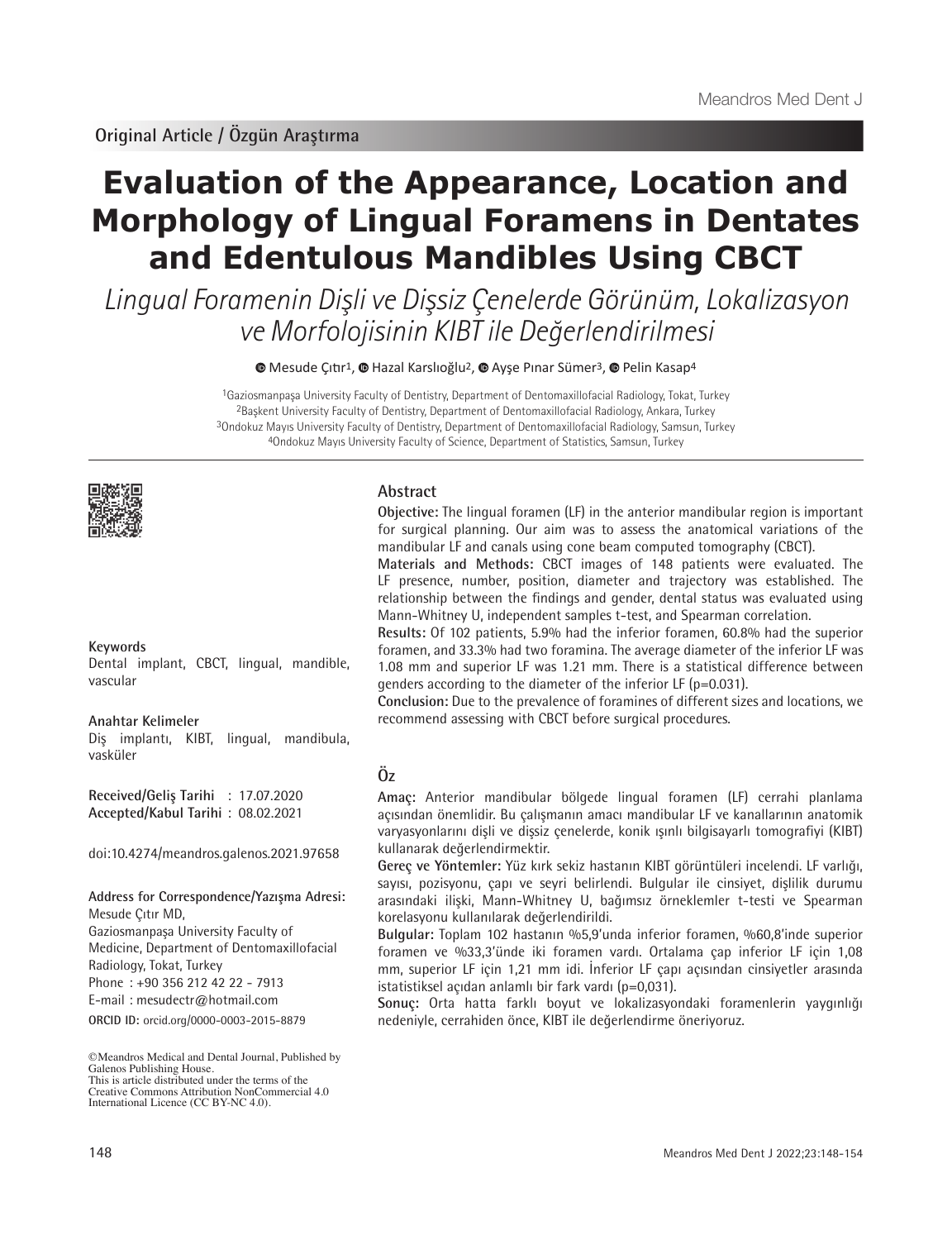## **Introduction**

The lingual foramen (LF) and lingual canal (LC) are located at the internal surface of the anterior region of the mandible. The LF is also defined with various names such as medial LC, lingual vascular canal, lateral LC, mandibular LF. It is called superior genial spinal foramen if it is at the level or above the mental or genial spines, inferior genial spinal foramen if it is below the mental or genial spines, foramen supra spinosum if it is above the mental or genial spines, foramen interspinosum if it is at the level of the mental or genial spines, foramen infraspinosum if it is below the mental or genial spines (1,2).

The descriptions of LF, their canals sizes and locations are critical for better surgical planning and to prevent various complications that may occur pending anterior mandibular dental surgery such as implant, genioplastic, grafting procedures (3). Many authors have reported that damage to the LF vessels during implant procedures results in massive swelling of the floor of the mouth leading to severe upper airway obstruction, as well as life-threatening hemorrhage and the formation of a large hematoma (4,5). Surgery in this region may also affect the branches of the mylohyoid nerve, resulting in paresthesia or hypoesthesia. Therefore, an appropriate radiological evaluation should be performed by dentomaxillofacial radiologists before surgical procedures in this region of the mandible.

LF in the mandible, which is almost invisible on two-dimensional panoramic radiography, can be seen with three-dimensional evaluation on cone beam computed tomography (CBCT) images (6).

The purpose of this study was to evaluate the anatomical variations of LF with cone beam computed tomography imaging in a Turkish population. In addition to evaluating similar parameters in previous studies, we also examined LF according to dental status.

## **Materials and Methods**

In present study, CBCT images of 148 patients were analyzed. The patients ranged in age from 18-71 years with a mean age of 46.22±13.2 years. The approval for the this study was acquired from the Clinical Research Ethics Committee of Ondokuz Mayıs University

(decision number: 2018/500, date: 25.10.2018). All patients signed an informed consent form allowing the use of these records.

The inclusion criteria in this study included the age above 18 years old, no severe atrophy of the mandible and no impacted teeth in the mandible. Exclusion criteria included bone deformities in the mandible and inadequate CBCT image quality.

CBCT images were obtained with the Galileos Comfort Plus CBCT device and the Galaxis viewer program, which is the internal viewer software of the CBCT unit, was used to display the data (Sirona Dental Systems Inc., Bensheim, Germany). The settings were 98 kVp; 25 mAs; 15.4 cm spherical imaging volume field of view, 14 seconds exposure time and 0.25 mm isotrophic voxel size. The images are evaluated on RadiForce MX270W, 27" and 3.7 MP color medical LCD monitor (Eizo Nanao Corporation, Ishikawa, Japan).

LF was assessed in 148 patients. Foramens were grouped as superior lingual foramen (SLF) or inferior lingual foramen (ILF) in accordance with to their vertical position relative to the mental spine in 102 patients. Eighty-two of the 102 patients were dentate; 20 of them were edentulous patients. The following items were measured in the 102 CBCT images that LF morphology was proper for all measurements. According to Ali and Ahmad (7) morphological classification, all measurements were made in types A, B and C (Figure 1). Other morphology types were not included in the measurements (Figure 2).

1- Diameter of the LF,

2- The length of the LC,

3- The distance between each foramen to the inferior border of the mandible,

4- The distance between from both foramens to the alveolar crest,



**Figure 1.** According to Ali and Ahmad (7) anatomical variations of LF morphology LF: Lingual foramen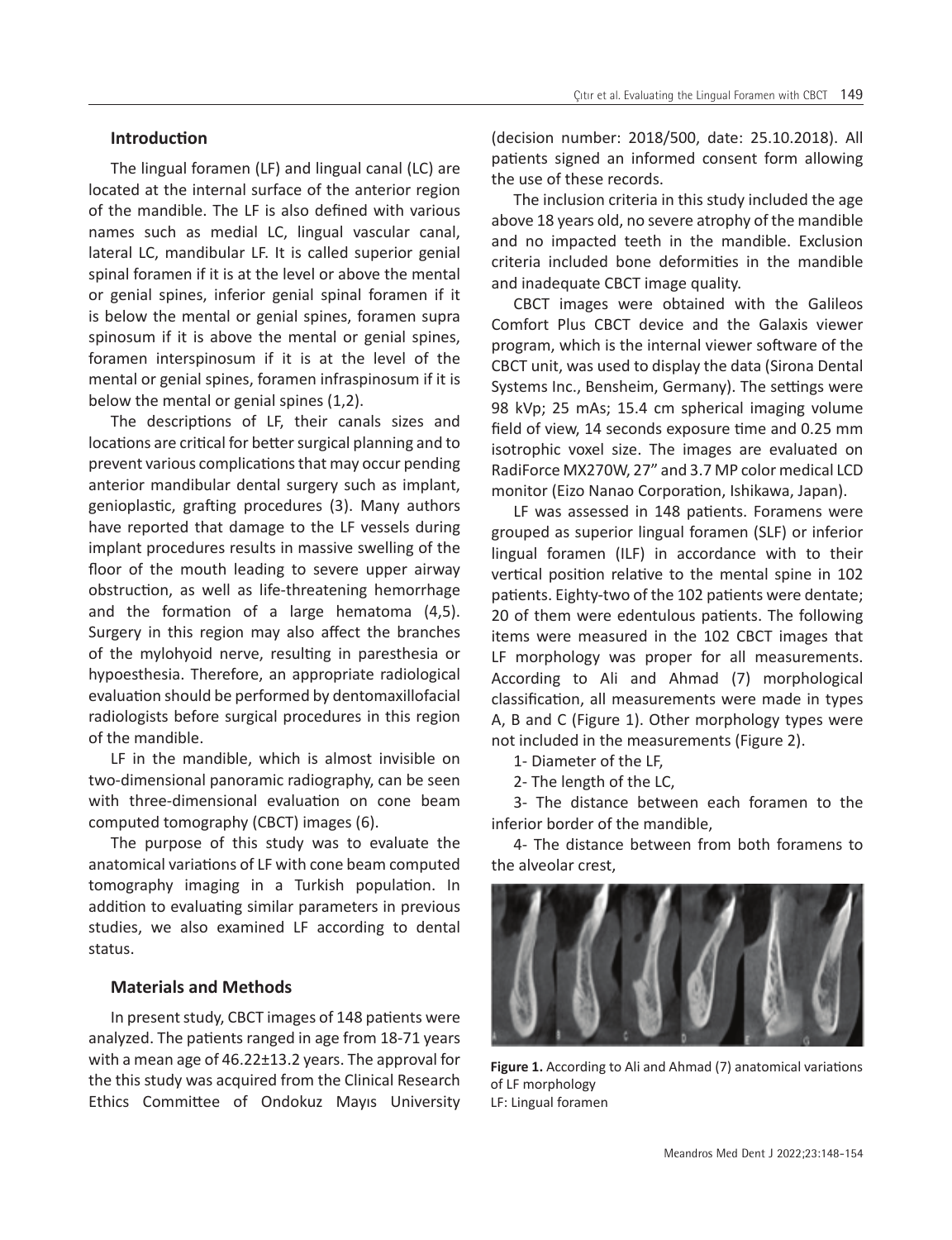

**Figure 2.** Distance measurements are shown: 1. Diameter of the LF, 2. The length of the LC, 3. The distance LF to the inferior border of the mandible, 4. The distance LF to the alveolar crest, 5. The distance the terminal end of LC from the inferior border of the mandible, 6. The distance the terminal end of LC from buccal plate, 7. The distance the terminal end of LC from alveolar crest

LF: Lingual foramen, LC: Lingual canal

5- The distance between the terminal end of LC from the inferior border of the mandible,

6- The distance between the terminal end of LC from buccal plate,

7- The distance between the terminal end of LC from alveolar crest,

8- Diameter terminal end of LC.

The anatomical variations of LF morphology were carefully categorized according to Ali and Ahmad (7) morphological classification in the 148 CBCT images.

#### **Image Evaluation**

The sagittal images were used for measurements. CBCT images were evaluated by one oral and maxillofacial radiologists with more than 5 years of experience and all images were revaluated after 2 weeks. For distance measurements, one tangent line to the alveolar crest and another one to the inferior border of the mandible were traced; measurements in millimeters were made by drawing a vertical line to these horizontal lines.

#### **Statistical Analysis**

Statistical analyses were performed with IBM SPSS statistics 21.0 for Windows PC (IBM Corp., Armonk, NY, USA). Mann-Whitney U, independent sample t-tests and Spearman's Rho correlation were used. P values less than 0.05 was regarded to be significant. The intraobserver agreement assessed by the Kappa.

#### **Results**

For the anatomical variations of LF morphology 68 foramens were type A, 30 foramens were type B, 4 foramens were type C, 21 foramens were type D, 10 foramens were type E and 15 foramens were type G (Figure 2).

A total of 102 patients had one or two LF. Six (3 female, 3 male) of patients had ILF, 62 patients (27 male, 35 female) had SLF. Thirty four patients (14 male, 20 female) had two LF. So 136 LF were detected, totally. Four of patients who had only ILF showed a dentate anterior mandible and two of the patients were edentulous. Fifty two of patients who had only SLF showed a dentate anterior mandible and ten of the patients were edentulous. Of the patients with two LFs, 26 were dentate and eight were edentulous. The mean measurements for ILF and SLF are shown in Table 1. For superior and inferior LF types, Table 2 shows the mean distances and diameter measurements in male and female. The mean diameter of the ILF was 1.29±0.58 mm in male patients; 0.92±0.40 mm in female patients. There is a statistically significant difference between genders according to the diameter of the ILF (p=0.031; Table 2).

The mean length of the inferior canal 5.74±2.49 mm and length of superior type canal is 6.81±1.98 mm. The average distance from SLF to the inferior border of mandible is 14.10±2.77 mm. There is a statistically significant difference between genders (p=0.002; Table 2).

| Table 1. Average measurement values of SLF and ILF                                                                              |                    |                      |
|---------------------------------------------------------------------------------------------------------------------------------|--------------------|----------------------|
|                                                                                                                                 | <b>SLF</b>         | ILF                  |
|                                                                                                                                 | Mean (mm) $\pm$ SD | Mean $(mm)$ $\pm$ SD |
| The diameter of LCs                                                                                                             | $1.21 \pm 1.42$    | $1.08 \pm 0.52$      |
| The lenght of the LC                                                                                                            | $6.81 \pm 1.98$    | $5.74 \pm 2.49$      |
| The distance between<br>LF and inferior border<br>of mandible                                                                   | 14.10±2.77         | $4.16 \pm 2.65$      |
| The distance between<br>LF and alveoler crest                                                                                   | 14.73±3.17         | $23.51 \pm 5.02$     |
| The diameter end of LC                                                                                                          | $0.75 \pm 0.28$    | $0.68 \pm 0.35$      |
| The distance between<br>the terminal end of LC<br>from buccal plate                                                             | $5.72 \pm 2.07$    | $5.36 \pm 1.58$      |
| SLF: Superior lingual foramen, ILF: Inferior lingual foramen, LC: Lingual<br>canal, LF: Lingual foramen, SD: Standard deviation |                    |                      |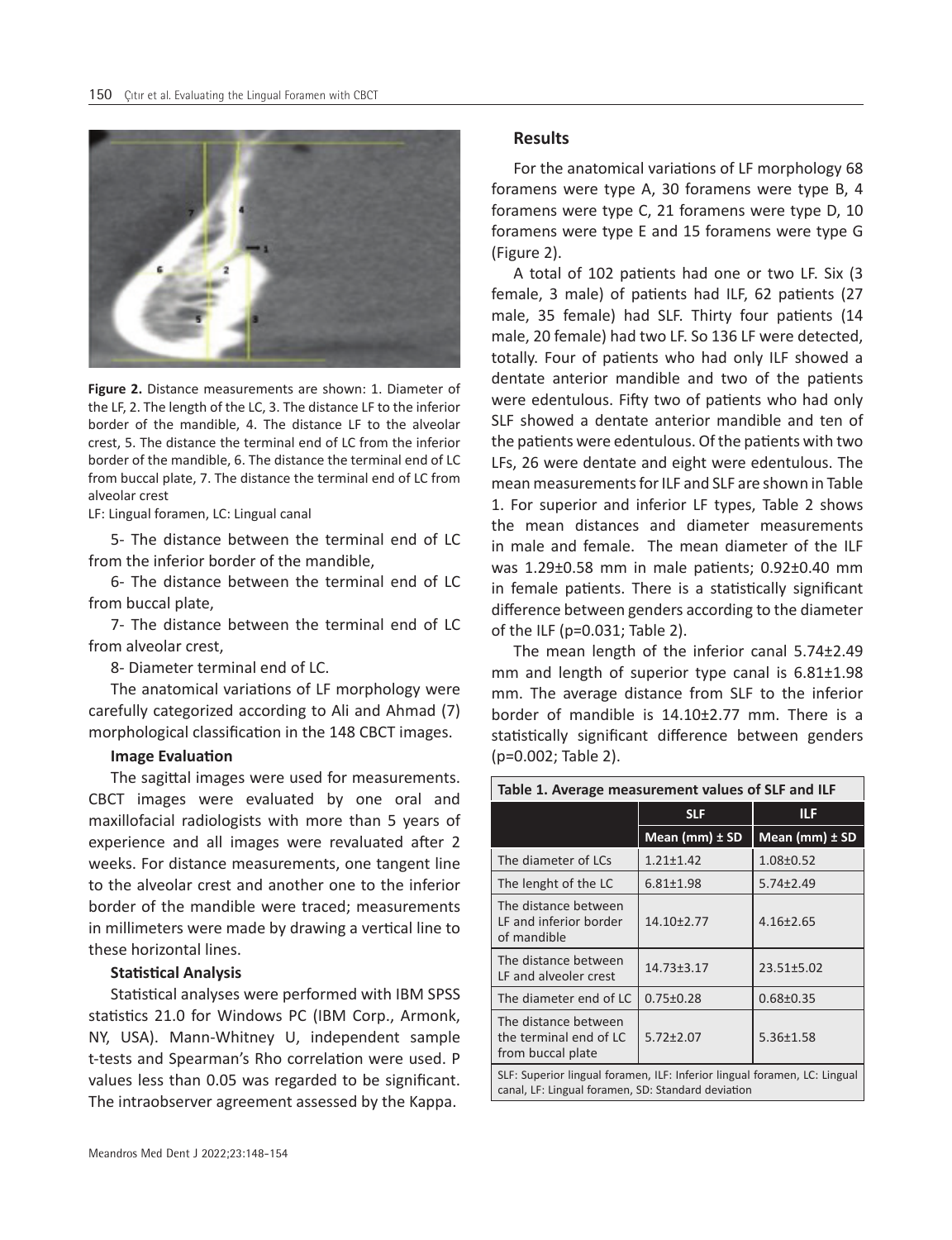| Table 2. Measurements according to gender in the ILF and SLF                                                                                                                                                                 |                               |                           |                 |                    |                                             |                           |                 |                    |                    |                      |
|------------------------------------------------------------------------------------------------------------------------------------------------------------------------------------------------------------------------------|-------------------------------|---------------------------|-----------------|--------------------|---------------------------------------------|---------------------------|-----------------|--------------------|--------------------|----------------------|
|                                                                                                                                                                                                                              |                               | Male                      |                 |                    |                                             | Female                    |                 |                    | $\Omega$           |                      |
|                                                                                                                                                                                                                              | <b>Med</b>                    | $(\min - \max)$           |                 | Mean $(mm) \pm SD$ | Med (min-max)                               |                           |                 | Mean $(mm) \pm SD$ |                    |                      |
|                                                                                                                                                                                                                              | Inferior                      | Superior                  | <b>Inferior</b> | Süperior           | Inferior                                    | Superior                  | <b>Inferior</b> | Superior           | ₿                  | $\frac{1}{5}$        |
| The diameter of LC                                                                                                                                                                                                           | $(0.55 - 2.26)$<br>1.01       | $(0.48 - 3.45)$<br>0.92   | $1.29 \pm 0.58$ | $1.12 \pm 0.54$    | $(0.32 - 1.81)$<br>0.86                     | $(0.42 - 10.74)$<br>0.91  | $0.92 \pm 0.40$ | $1.28 + 1.82$      | $0.030^{b}$        | $0.201$ <sup>a</sup> |
| The lenght of LC                                                                                                                                                                                                             | $(2.4 - 12.96)$<br>5.61       | $(3.10 - 11.59)$<br>6.95  | 5.75±2.87       | $7.12 \pm 2.07$    | $(2.49 - 10.00)$<br>9.12                    | $(2.88 - 12.12)$<br>6.63  | $5.73 \pm 2.24$ | $6.57 \pm 1.90$    | $0.984^{b}$        | $0.183^{b}$          |
| The distance between   4.02<br>LF and inferior border<br>of mandible                                                                                                                                                         | $(0.98 - 13.58)$              | $(12.12 - 18.72)$<br>14.6 | $4.74 \pm 3.34$ | 14.81±1.62   3.59  | $(1.03 - 10.03)$                            | $(0.76 - 27.59)$<br>13.58 | $4.03 \pm 2.37$ | $13.57 \pm 3.30$   | 0.665 <sup>a</sup> | $0.002$ <sup>a</sup> |
| The distance between<br>LF to alveolar crest                                                                                                                                                                                 | $(15.14 -$<br>34.01)<br>23.47 | $(8.85 - 23.46)$<br>15.44 | 23.94±5.8       | 15.27±3.21         | $(11.96 - 31.32)$ $(3.87 - 20.52)$<br>24.13 | 14.39                     | 23.20±4.47      | 14.33±3.12         | $0.650^{b}$        | $0.265$ <sup>a</sup> |
| The distance between<br>.C from buccal plate<br>the terminal end of                                                                                                                                                          | $(1.83 - 9.17)$<br>$-6.09$    | $(2.61 - 13.35)$<br>5.76  | $5.75 \pm 2.02$ | $6.11 \pm 2.36$    | $(3.20 - 7.20)$<br>5.07                     | $(0.54 - 10.96)$<br>5.55  | $5.07 \pm 1.13$ | $5.43 \pm 1.78$    | $0.221^{b}$        | $0.111^{b}$          |
| Min: Minimum, Max: Maximum, Med: Median, SD: Standart deviation, LC: Lingual canal, LF: Lingual foramen, ILF: Inferior lingual foramen, SLF: Superior lingual foramen, "Mann-<br>Whitney U test, "Independent samples t-test |                               |                           |                 |                    |                                             |                           |                 |                    |                    |                      |

The mean distance between the terminal end of superior LC from the inferior border of the mandible is 11.74±2.92 mm in male, 9.74±2.22 mm in female patients (Table 2). For superior type, there is a statistically significant difference between the genders  $(p=0.000)$ .

The relationship of distances and diameters with age was evaluated with Spearman's Rho correlation. There is no significant relationship between age and distances-diameters (p>0.05).

For the superior and inferior LF types, Table 3 presents the mean distance and diameter measurements in dentate and edentulous patients. For ILF type, there is a statistically significant difference with 95% confidence between the dentate and edentulous patients in terms of distance to alveolar crest (p=0.001; Table 3). For SLF type, there is a statistically significant difference with 95% confidence between the dentate and edentulous patients in terms of distance to alveolar crest (p=0.016; Table 3).

In the evaluation of the radiographic measurements, the intraobserver agreement was found to be excellent (k=0.90).

## **Discussion**

It has been reported that the number of postoperative complaints has increased in parallel with the increasing use of implants in recent years. Thus, accurate and detailed radiological information about anatomical landmarks of mandibular interforaminal region related to dental implant placement is necessary for careful preoperative planning. Although it is known that the LF is located on the lingual side of the mandible, its location and number are defined variously and inconsequently (5). In different studies, LF was detected in approximately 99.0% of the mandible (1,8).

In Abesi et al. (9) the anatomical variations of LF morphology in the mandible were 39.5% type A, 54% type B, 1.5% type C, 0.5% type D, 1% type E, and 3.5% type G. Althoug in our study, the most common LF morphology was type A and the rarest was type C. Also, F-type foramen morphology was not observed.

We found that 67% patients had one LF and 33% patients had two LF. Sekerci et al. (8) reported that of 500 patients, 17% had one foramen, 28.2% had two foramen, 53% had more than two foramen and 1.8% had no foramen. Liang et al. (6) stated that 72% of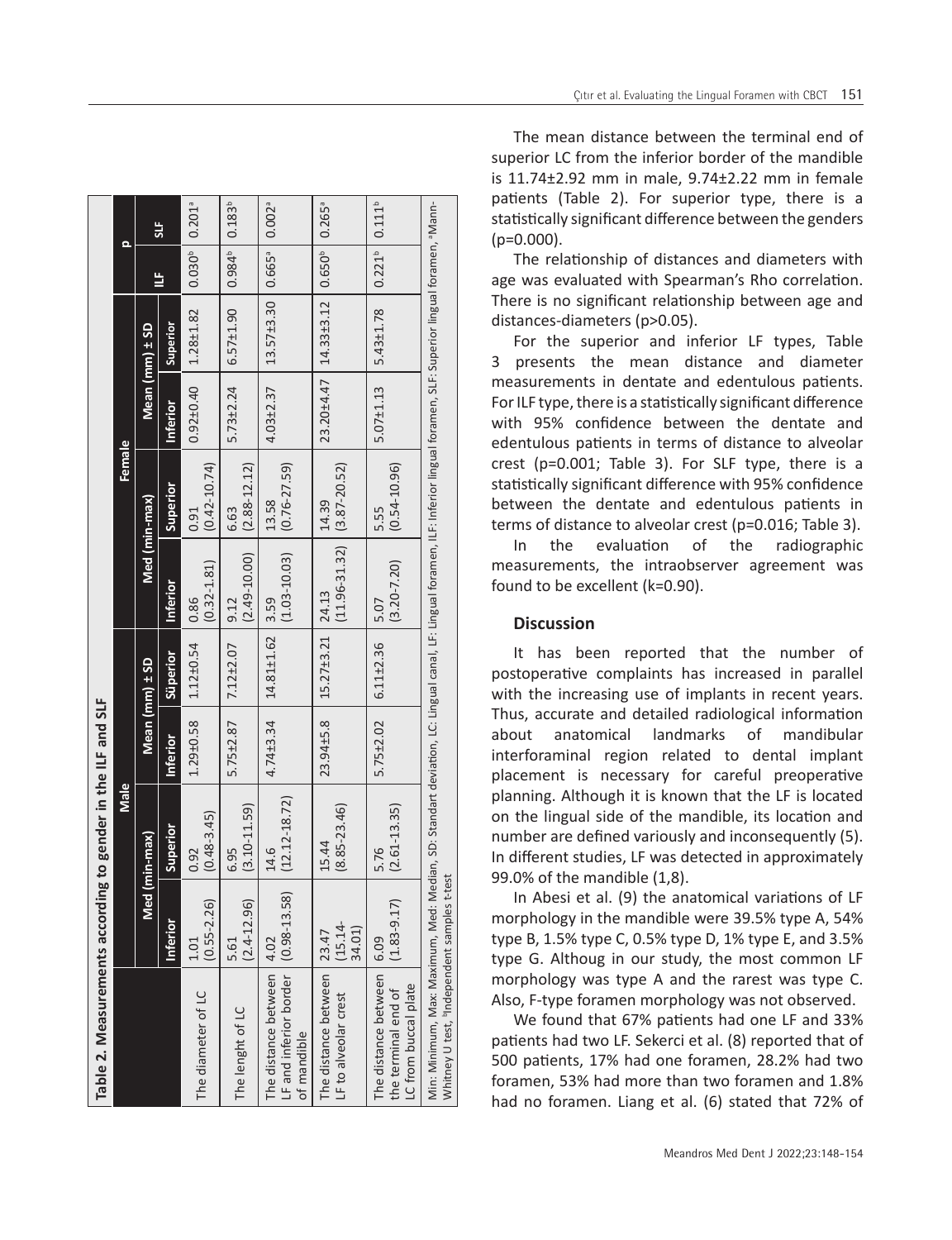| Table 3. Measurements according to dentate/edentulous in the ILF and SLF                                                                              |                                     |                                 |               |                                               |                              |                                 |                 |                                                          |                 |                      |
|-------------------------------------------------------------------------------------------------------------------------------------------------------|-------------------------------------|---------------------------------|---------------|-----------------------------------------------|------------------------------|---------------------------------|-----------------|----------------------------------------------------------|-----------------|----------------------|
|                                                                                                                                                       |                                     | <b>Dentate</b>                  |               |                                               |                              | <b>Toothless</b>                |                 |                                                          |                 | Δ                    |
|                                                                                                                                                       |                                     | Med (min-max)                   |               | Mean (mm) ±SD                                 |                              | Med (min-max)                   | Mean (mm) ± SD  |                                                          |                 |                      |
|                                                                                                                                                       | <b>Inferior</b>                     | Superior                        | Inferior      | Superior                                      | Inferior                     | Superior                        | <b>Inferior</b> | Superior                                                 | <b>Inferior</b> | Superior             |
| inferior border of<br>between LF and<br>The distance<br>mandible                                                                                      | $(1.03 - 13.58)$<br>3.18            | $(10.55 - 27.59)$<br>14.27      | $4.25 + 3.00$ | $14.49 \pm 2.30$                              | $(0.98 - 9.54)$<br>4.03      | $(0.76 - 16.83)$<br>13.64       | $4.59 \pm 2.50$ | $12.43 \pm 3.92$ 0.469 <sup>ª</sup>                      |                 | $0.053$ <sup>a</sup> |
| between LF to<br>alveolar crest<br>The distance                                                                                                       | 25.12-25.19<br>$(17.09 -$<br>34.01) | 14.70-15.06<br>$(7.36 - 23.46)$ |               | $24.98 \pm 4.39$   15.24 $\pm$ 2.68   (11.96- | 18.04-19.90<br>25.03)        | 13.18-13.36<br>$(3.87 - 19.18)$ |                 | $19.09 \pm 4.27$   $12.53 \pm 4.17$   0.001 <sup>b</sup> |                 | $0.016^{b}$          |
| teminal end of LC<br>from buccal plate<br>The distance<br>between the                                                                                 | $(2.70 - 9.17)$<br>5.23-5.27        | $(0.54 - 13.35)$<br>5.62-5.70   | $5.34 + 1.47$ | $5.68 \pm 2.09$                               | $(1.83 - 8.14)$<br>5.59-6.05 | $(3.09 - 9.43)$<br>5.24-5.45    | 5.40±1.96       | $5.93 \pm 1.98$                                          | $0.919^{b}$     | $0.638^{b}$          |
| The diameter end<br>of LC                                                                                                                             | $(0.27 - 2.33)$<br>0.63             | $(0.33 - 1.91)$<br>0.68         | $0.68 + 0.39$ | $0.75 \pm 0.29$                               | $(0.43 - 1.17)$<br>0.58      | $(0.45 - 1.44)$<br>0.68         | $0.70 + 0.23$   | $0.78 \pm 0.26$   0.469 <sup>®</sup>                     |                 | $0.693$ <sup>a</sup> |
| Min: Minimum, Max: Maximum, Med: Median, SD: Standart deviation, LC: Lingual canal, LF: Lingual foramen, "Mann-Whitney U, "Independent samples t-test |                                     |                                 |               |                                               |                              |                                 |                 |                                                          |                 |                      |

patients had a single foramen, 22% had two foramen and 4% had three foramen. These differences may be due to the limited number of patients and different racial characteristics.

The result of the present study as regards the localization of the LF, showing 91% of patients with one LF were of the superior type, is in consistent with previous studies. However, this finding creates a disadvantage for surgical operations performed in this region. In patients with a single inferior LC, canal localization allows deeper flap surgery or deep implant placement (10).

Large LF can cause severe bleeding in the floor of the mouth due to implants and other surgical procedures. Previous studies grouped the diameters of foramen as ≤1 mm and >1 mm to define the risk of severe bleeding (11,12). Even though it was reported that the average diameter of the canals was 0.86 mm, this mesurement differs according to the racial characteristics in previous studies (8,13). In the study conducted by Sekerci et al. (8) the mean horizontal diameter was 0.89 mm and the mean vertical diameter was 1.16 mm in the Turkish population. In consistent with previous studies, we found that the mean diameter of ILF and SLF are 1.07 mm, 1.20 mm, respectively.

Similar to He et al. (1) and von Arx et al. (13), we stated that there was no statistically significant assosication between diameters of the LF and age. However, Abesi et al. (9) reported a significant relationship between LF diameter and age groups.

In previous studies, inferior canal length was reported between 4.25 and 6.33 mm, and superior canal length was reported between 5.81 and 7.83 mm (13-15). In our study, LC length was measured close to the literature and superior canal length was found higher than inferior, similar to literature.

Aoun et al. (16) reported the distance from the SLF to the alveolar crest in males was greater than in females. However, in this study there was no statistically significant difference between the genders. The distance between the LF and the alveolar crest is clinically important for implant surgery as it may limit the length of the implant to be placed (17). This distance should be evaluated more carefully, especially in atrophic crest.

In previous studies, the average distance from the superior LF to the inferior border of the mandible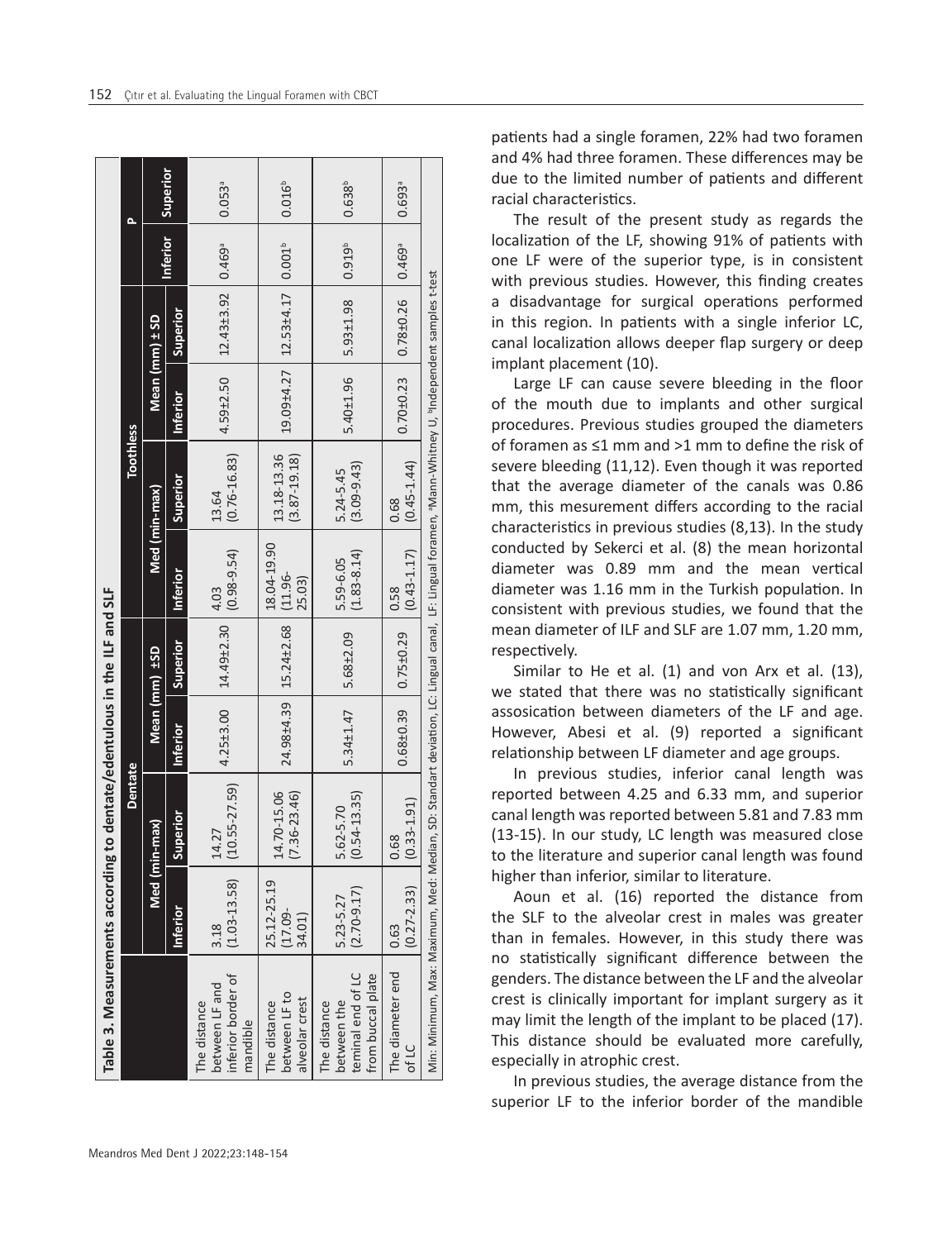was found between 12.58 and 14.12 mm (13,14,18), similar to us. Choi et al. (18) stated that the mean distances from the inferior border of the mandible to SLF was 12.65 mm. In our study, this value was higher than the literature. This distance should be considered when determining the length of the implant to be placed, especially in atrophic mandibles.

Sheikhi et al. (14) reported that the mean diameter of end of the ILF was greater in female patients, and for the SLF, the mean diameter was greater in male, smilar to our results. Arun Kumar (19) invastegated that the average distance from end of the LF to alveolar crest in male was 13.45 mm and in female 12.95 mm. The mean distance from end of the LF to inferior border of mandible in male was 8.20 mm and in female 7.70 mm. Sheikhi et al. (14) and we found these values higher in male, similar to Arun Kumar (19) results.

The number of the studies evaluating the relationship between dental status and LF morphology is limited. In a recent study, Trost et al. (20) stated that edentulous patients did not differ in terms of the presence of LF, but vertical bone dimensions decreased by 7 mm on CT image. Similiary we found a statistically significant difference between dentate and edentulous patients in terms of the distance of the LF to the alveolar crest. Despite similar results and the higher number of patients than ours, the high radiation dose in CT is an important disadvantage of their study. To our knowledge, our study may be the first retrospective study performing on patients' CBCT images evaluating the relationship between dental status and LF morphology.

# **Conclusion**

Due to the prevalence of foramens of different sizes and locations in the midline, we recommend routine screening of the anterior mandible using CBCT for any surgical intervention that may damage the lingual cortical of the anterior mandible. Careful pre-operative planning and evaluation of anatomical structures accurately with the use of three-dimensional-imaging may help to avoid surgical complications. Existing studies mostly belong to dentulous patients; but, edentulous patients need more implants. Further studies are required by increasing the number of dentate and edentulous patients.

#### **Ethics**

**Ethics Committee Approval:** The approval for the this study was acquired from the Clinical Research Ethics Committee of Ondokuz Mayıs University (decision number: 2018/500, date: 25.10.2018).

**Informed Consent:** All patients signed an informed consent form allowing the use of these records.

**Peer-review:** Externally and internally peerreviewed.

#### **Authorship Contributions**

Surgical and Medical Practices: M.Ç., Concept: H.K., A.P.S., Design: A.P.S., Data Collection or Processing: M.Ç., Analysis or Interpretation: M.Ç., P.K., Literature Search: M.Ç., H.K., Writing: M.Ç., H.K.

**Conflict of Interest:** No conflict of interest was declared by the authors.

**Financial Disclosure:** The authors declared that this study received no financial support.

#### **References**

- 1. He X, Jang J, Cai W, Pan Y, Yang Y, Zhu K, et al. Assessment of the appearance, location and morphology of mandibular lingual foramina using cone beam computed tomography. Int Dent J 2016; 66: 272-9.
- 2. Sanomiya Ikuta CR, Paes da Silva Ramos Fernandes LM, Poleti ML, Alvares Capelozza AL, Fischer Rubira-Bullen IR. Anatomical Study of the Posterior Mandible: Lateral Lingual Foramina in Cone Beam Computed Tomography. Implant Dent 2016; 25: 247- 51.
- 3. Jacobs R, Lambrichts I, Liang X, Martens W, Mraiwa N, Adriaensens P, et al. Neurovascularization of the anterior jaw bones revisited using high-resolution magnetic resonance imaging. Oral Surg Oral Med Oral Pathol Oral Radiol Endod 2007; 103: 683-93.
- 4. Kawai T, Sato I, Yosue T, Takamori H, Sunohara M. Anastomosis between the inferior alveolar artery branches and submental artery in human mandible. Surg Radiol Anat 2006; 28: 308-10.
- 5. Mraiwa N, Jacobs R, Van Steenberghe D, Quirynen M. Clinical assessment and surgical implications of anatomic challenges in the anterior mandible. Clin Implant Dent Relat Res 2003; 5: 219- 25.
- 6. Liang X, Jacobs R, Hassan B, Li L, Pauwels R, Corpas L, et al. A comparative evaluation of cone beam computed tomography (CBCT) and Multi-Slice CT (MSCT): Part On subjective image quality. Eur J Radiol 2010; 75: 265-9.
- 7. Ali A, Ahmad M. Anatomical variation of the lingual mandibular canals and foramina. Northwest Dent 2008; 87: 36-7.
- 8. Sekerci AE, Sisman Y, Payveren MA. Evaluation of location and dimensions of mandibular lingual foramina using cone-beam computed tomography. Surg Radiol Anat 2014; 36: 857-64.